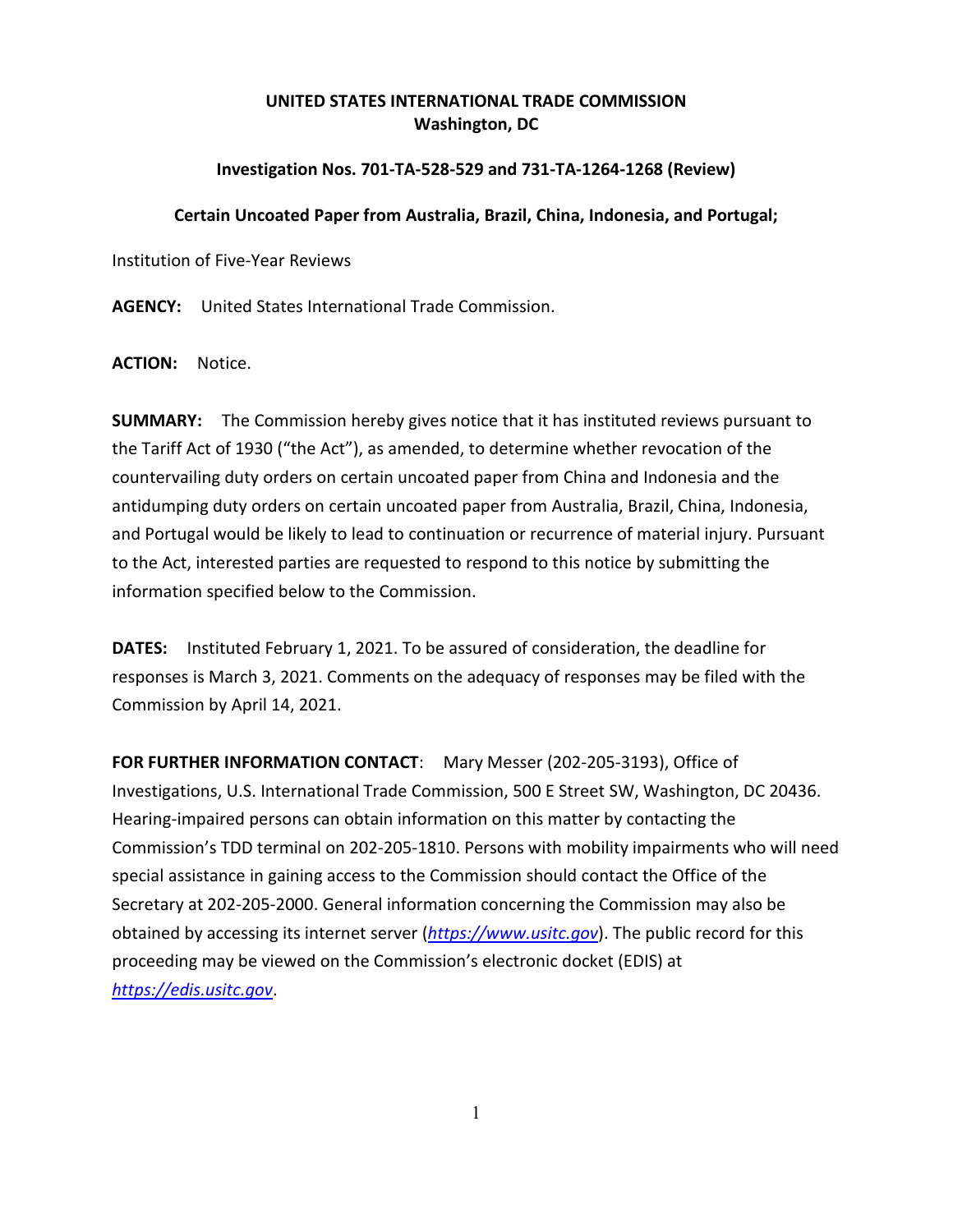## **SUPPLEMENTARY INFORMATION**:

**Background**.--On March 3, 2016, the Department of Commerce ("Commerce") issued countervailing duty orders on certain uncoated paper from China and Indonesia (81 FR 11187) and antidumping duty orders on certain uncoated paper from Australia, Brazil, China, Indonesia, and Portugal (81 FR 11174). The Commission is conducting reviews pursuant to section 751(c) of the Act, as amended (19 U.S.C. 1675(c)), to determine whether revocation of the orders would be likely to lead to continuation or recurrence of material injury to the domestic industry within a reasonably foreseeable time. Provisions concerning the conduct of this proceeding may be found in the Commission's Rules of Practice and Procedure at 19 CFR Part 201, Subparts A and B, and 19 CFR Part 207, Subparts A and F. The Commission will assess the adequacy of interested party responses to this notice of institution to determine whether to conduct full or expedited reviews. The Commission's determinations in any expedited reviews will be based on the facts available, which may include information provided in response to this notice.

**Definitions**.--The following definitions apply to these reviews:

- (1) *Subject Merchandise* is the class or kind of merchandise that is within the scope of the five-year reviews, as defined by Commerce.
- (2) The *Subject Countries* in these reviews are Australia, Brazil, China, Indonesia, and Portugal.
- (3) The *Domestic Like Product* is the domestically produced product or products which are like, or in the absence of like, most similar in characteristics and uses with, the *Subject Merchandise*. In its original determinations, the Commission defined the *Domestic Like Product* consisting of certain uncoated paper that was coextensive with Commerce's scope.
- (4) The *Domestic Industry* is the U.S. producers as a whole of the *Domestic Like Product*, or those producers whose collective output of the *Domestic Like Product* constitutes a major proportion of the total domestic production of the product. In its original determinations, the Commission defined the *Domestic*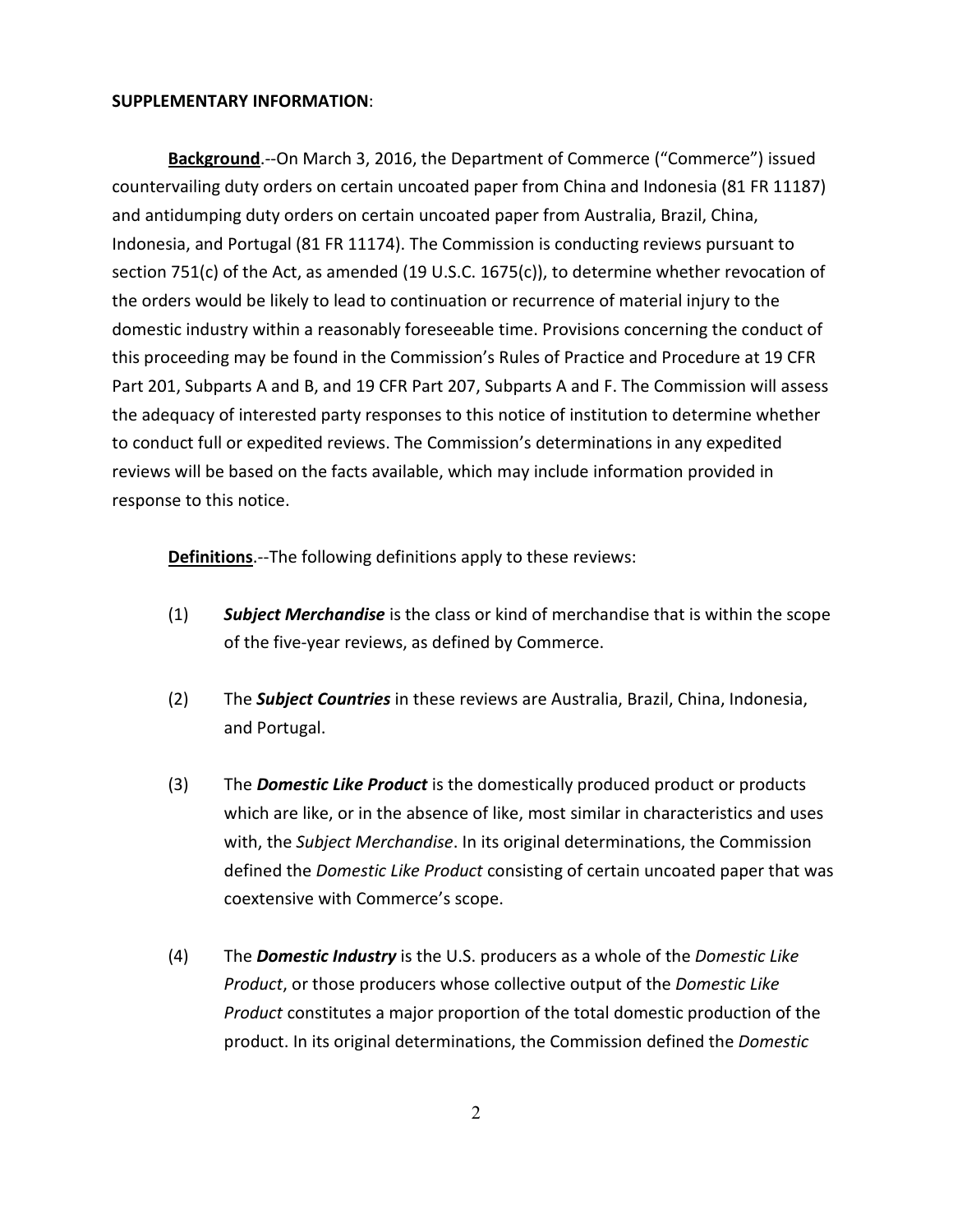*Industry* to include all U.S. producers of uncoated paper, including independent converters.

- (5) The *Order Date* is the date that the antidumping and countervailing duty orders under review became effective. In these reviews, the *Order Date* is March 3, 2016.
- (6) An *Importer* is any person or firm engaged, either directly or through a parent company or subsidiary, in importing the *Subject Merchandise* into the United States from a foreign manufacturer or through its selling agent.

**Participation in the proceeding and public service list**.--Persons, including industrial users of the *Subject Merchandise* and, if the merchandise is sold at the retail level, representative consumer organizations, wishing to participate in the proceeding as parties must file an entry of appearance with the Secretary to the Commission, as provided in § 201.11(b)(4) of the Commission's rules, no later than 21 days after publication of this notice in the *Federal Register*. The Secretary will maintain a public service list containing the names and addresses of all persons, or their representatives, who are parties to the proceeding.

Former Commission employees who are seeking to appear in Commission five-year reviews are advised that they may appear in a review even if they participated personally and substantially in the corresponding underlying original investigation or an earlier review of the same underlying investigation. The Commission's designated agency ethics official has advised that a five-year review is not the same particular matter as the underlying original investigation, and a five-year review is not the same particular matter as an earlier review of the same underlying investigation for purposes of 18 U.S.C. 207, the post-employment statute for Federal employees, and Commission rule 201.15(b) (19 CFR 201.15(b)), 79 FR 3246 (Jan. 17, 2014), 73 FR 24609 (May 5, 2008). Consequently, former employees are not required to seek Commission approval to appear in a review under Commission rule 19 CFR 201.15, even if the corresponding underlying original investigation or an earlier review of the same underlying investigation was pending when they were Commission employees. For further ethics advice on this matter, contact Charles Smith, Office of the General Counsel, at 202-205-3408.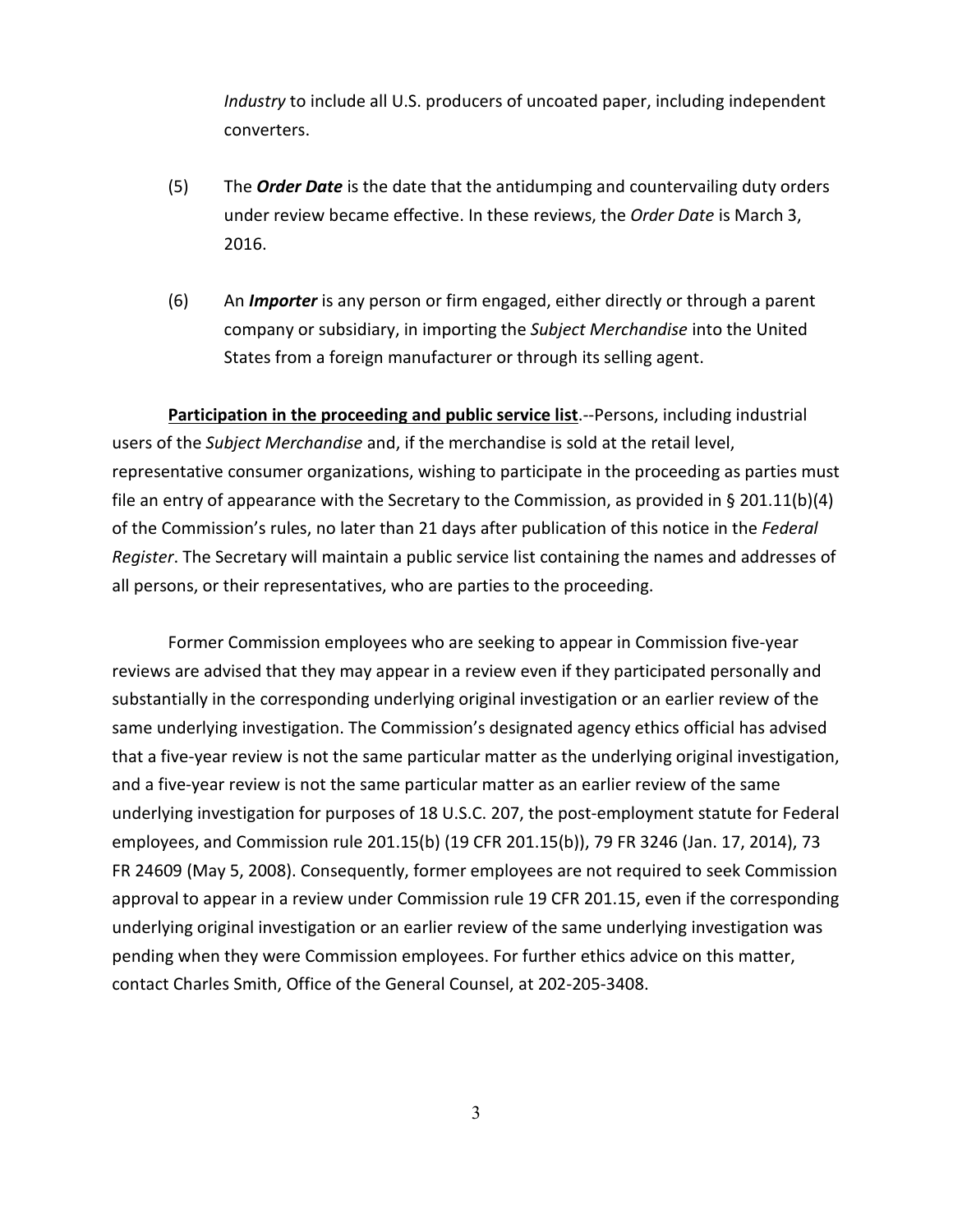**Limited disclosure of business proprietary information (BPI) under an administrative protective order (APO) and APO service list**.--Pursuant to § 207.7(a) of the Commission's rules, the Secretary will make BPI submitted in this proceeding available to authorized applicants under the APO issued in the proceeding, provided that the application is made no later than 21 days after publication of this notice in the *Federal Register*. Authorized applicants must represent interested parties, as defined in 19 U.S.C. 1677(9), who are parties to the proceeding. A separate service list will be maintained by the Secretary for those parties authorized to receive BPI under the APO.

**Certification**.--Pursuant to § 207.3 of the Commission's rules, any person submitting information to the Commission in connection with this proceeding must certify that the information is accurate and complete to the best of the submitter's knowledge. In making the certification, the submitter will acknowledge that information submitted in response to this request for information and throughout this proceeding or other proceeding may be disclosed to and used: (i) by the Commission, its employees and Offices, and contract personnel (a) for developing or maintaining the records of this or a related proceeding, or (b) in internal investigations, audits, reviews, and evaluations relating to the programs, personnel, and operations of the Commission including under 5 U.S.C. Appendix 3; or (ii) by U.S. government employees and contract personnel, solely for cybersecurity purposes. All contract personnel will sign appropriate nondisclosure agreements.

**Written submissions**.--Pursuant to § 207.61 of the Commission's rules, each interested party response to this notice must provide the information specified below. The deadline for filing such responses is March 3, 2021. Pursuant to § 207.62(b) of the Commission's rules, eligible parties (as specified in Commission rule 207.62(b)(1)) may also file comments concerning the adequacy of responses to the notice of institution and whether the Commission should conduct expedited or full reviews. The deadline for filing such comments is April 14, 2021. All written submissions must conform with the provisions of § 201.8 of the Commission's rules; any submissions that contain BPI must also conform with the requirements of §§ 201.6, 207.3, and 207.7 of the Commission's rules. The Commission's *Handbook on Filing Procedures*, available on the Commission's website at

[https://www.usitc.gov/documents/handbook\\_on\\_filing\\_procedures.pdf,](https://www.usitc.gov/documents/handbook_on_filing_procedures.pdf) elaborates upon the Commission's procedures with respect to filings. Also, in accordance with §§ 201.16(c) and 207.3 of the Commission's rules, each document filed by a party to the proceeding must be served on all other parties to the proceeding (as identified by either the public or APO service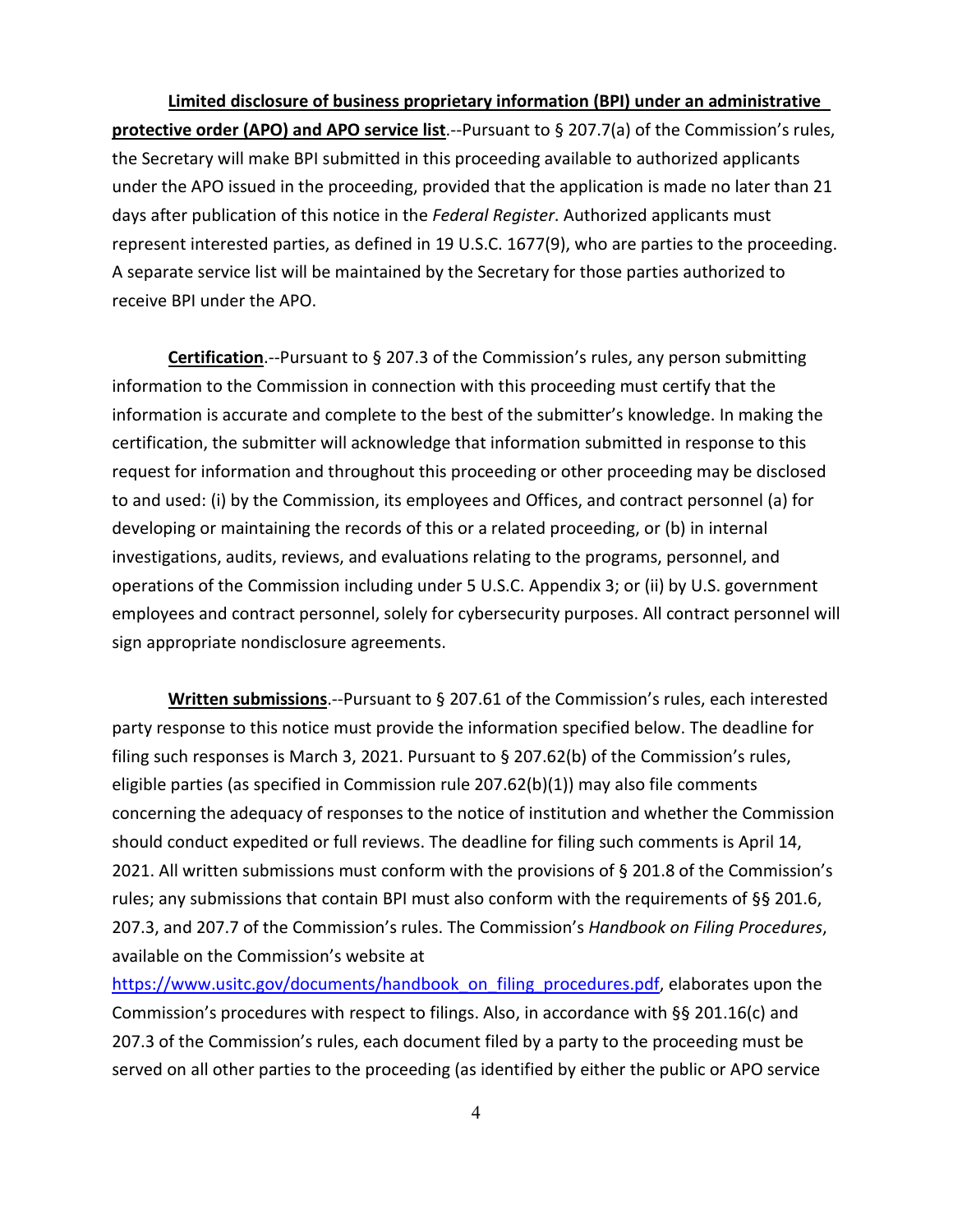list as appropriate), and a certificate of service must accompany the document (if you are not a party to the proceeding you do not need to serve your response).

Please note the Secretary's Office will accept only electronic filings at this time. Filings must be made through the Commission's Electronic Document Information System (EDIS, https://edis.usitc.gov). No in-person paper-based filings or paper copies of any electronic filings will be accepted until further notice.

No response to this request for information is required if a currently valid Office of Management and Budget ("OMB") number is not displayed; the OMB number is 3117 0016/USITC No. 21-5-482, expiration date June 30, 2023. Public reporting burden for the request is estimated to average 15 hours per response. Please send comments regarding the accuracy of this burden estimate to the Office of Investigations, U.S. International Trade Commission, 500 E Street SW, Washington, DC 20436.

**Inability to provide requested information**.--Pursuant to § 207.61(c) of the Commission's rules, any interested party that cannot furnish the information requested by this notice in the requested form and manner shall notify the Commission at the earliest possible time, provide a full explanation of why it cannot provide the requested information, and indicate alternative forms in which it can provide equivalent information. If an interested party does not provide this notification (or the Commission finds the explanation provided in the notification inadequate) and fails to provide a complete response to this notice, the Commission may take an adverse inference against the party pursuant to § 776(b) of the Act (19 U.S.C. 1677e(b)) in making its determinations in the reviews.

**INFORMATION TO BE PROVIDED IN RESPONSE TO THIS NOTICE OF INSTITUTION:** If you are a domestic producer, union/worker group, or trade/business association; import/export *Subject Merchandise* from more than one *Subject Country*; or produce *Subject Merchandise* in more than one *Subject Country*, you may file a single response. If you do so, please ensure that your response to each question includes the information requested for each pertinent *Subject Country.* As used below, the term "firm" includes any related firms.

(1) The name and address of your firm or entity (including World Wide Web address) and name, telephone number, fax number, and E-mail address of the certifying official.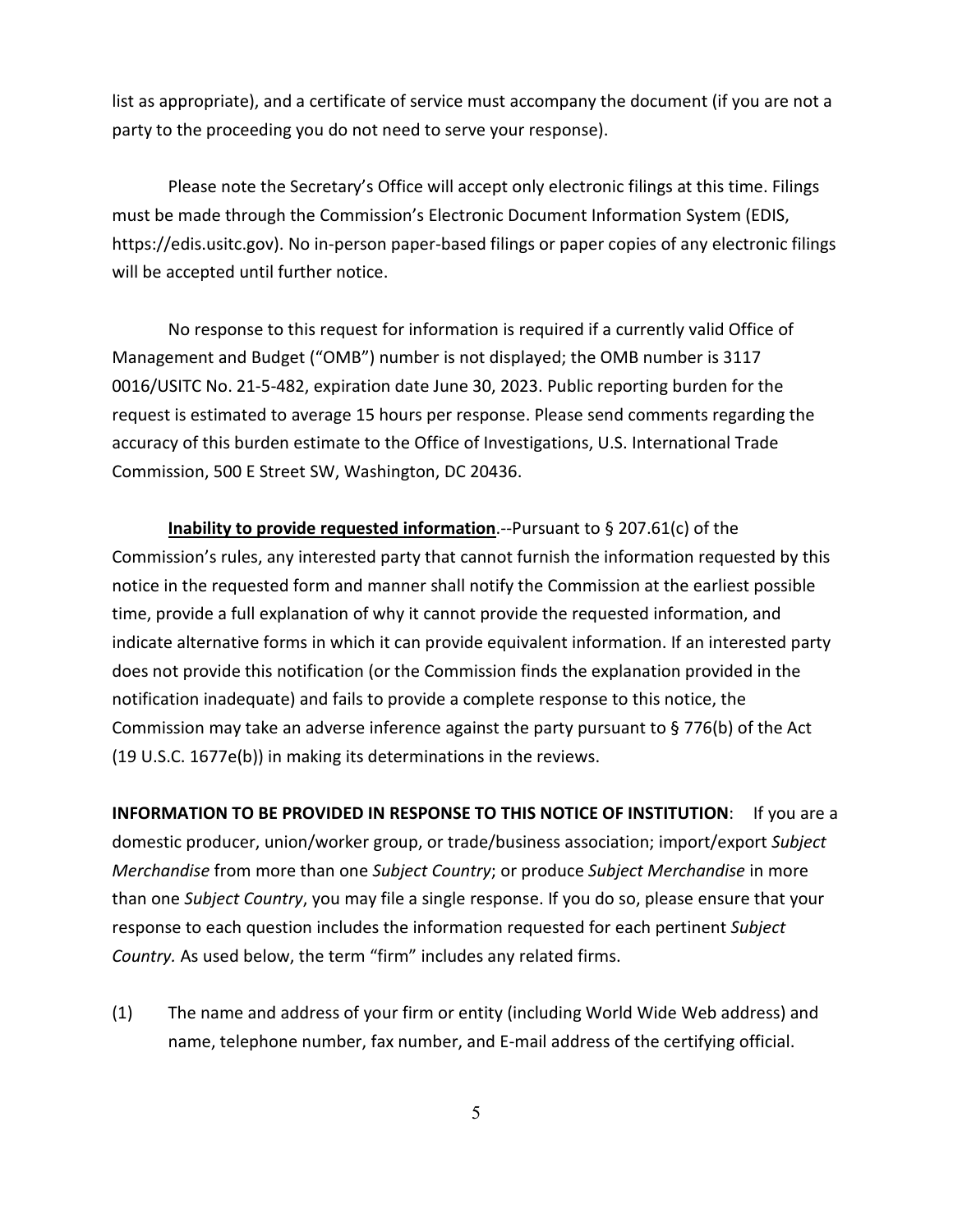- (2) A statement indicating whether your firm/entity is an interested party under 19 U.S.C. 1677(9) and if so, how, including whether your firm/entity is a U.S. producer of the *Domestic Like Product*, a U.S. union or worker group, a U.S. importer of the *Subject Merchandi*se, a foreign producer or exporter of the *Subject Merchandise*, a U.S. or foreign trade or business association (a majority of whose members are interested parties under the statute), or another interested party (including an explanation). If you are a union/worker group or trade/business association, identify the firms in which your workers are employed or which are members of your association.
- (3) A statement indicating whether your firm/entity is willing to participate in this proceeding by providing information requested by the Commission.
- (4) A statement of the likely effects of the revocation of the antidumping and countervailing duty orders on the *Domestic Industry* in general and/or your firm/entity specifically. In your response, please discuss the various factors specified in § 752(a) of the Act (19 U.S.C. 1675a(a)) including the likely volume of subject imports, likely price effects of subject imports, and likely impact of imports of *Subject Merchandise* on the *Domestic Industry*.
- (5) A list of all known and currently operating U.S. producers of the *Domestic Like Product*. Identify any known related parties and the nature of the relationship as defined in § 771(4)(B) of the Act (19 U.S.C. 1677(4)(B)).
- (6) A list of all known and currently operating U.S. importers of the *Subject Merchandise* and producers of the *Subject Merchandise* in each *Subject Country* that currently export or have exported *Subject Merchandise* to the United States or other countries since the *Order Date*.
- (7) A list of 3-5 leading purchasers in the U.S. market for the *Domestic Like Product* and the *Subject Merchandise* (including street address, World Wide Web address, and the name, telephone number, fax number, and E-mail address of a responsible official at each firm).
- (8) A list of known sources of information on national or regional prices for the *Domestic Like Product* or the *Subject Merchandise* in the U.S. or other markets.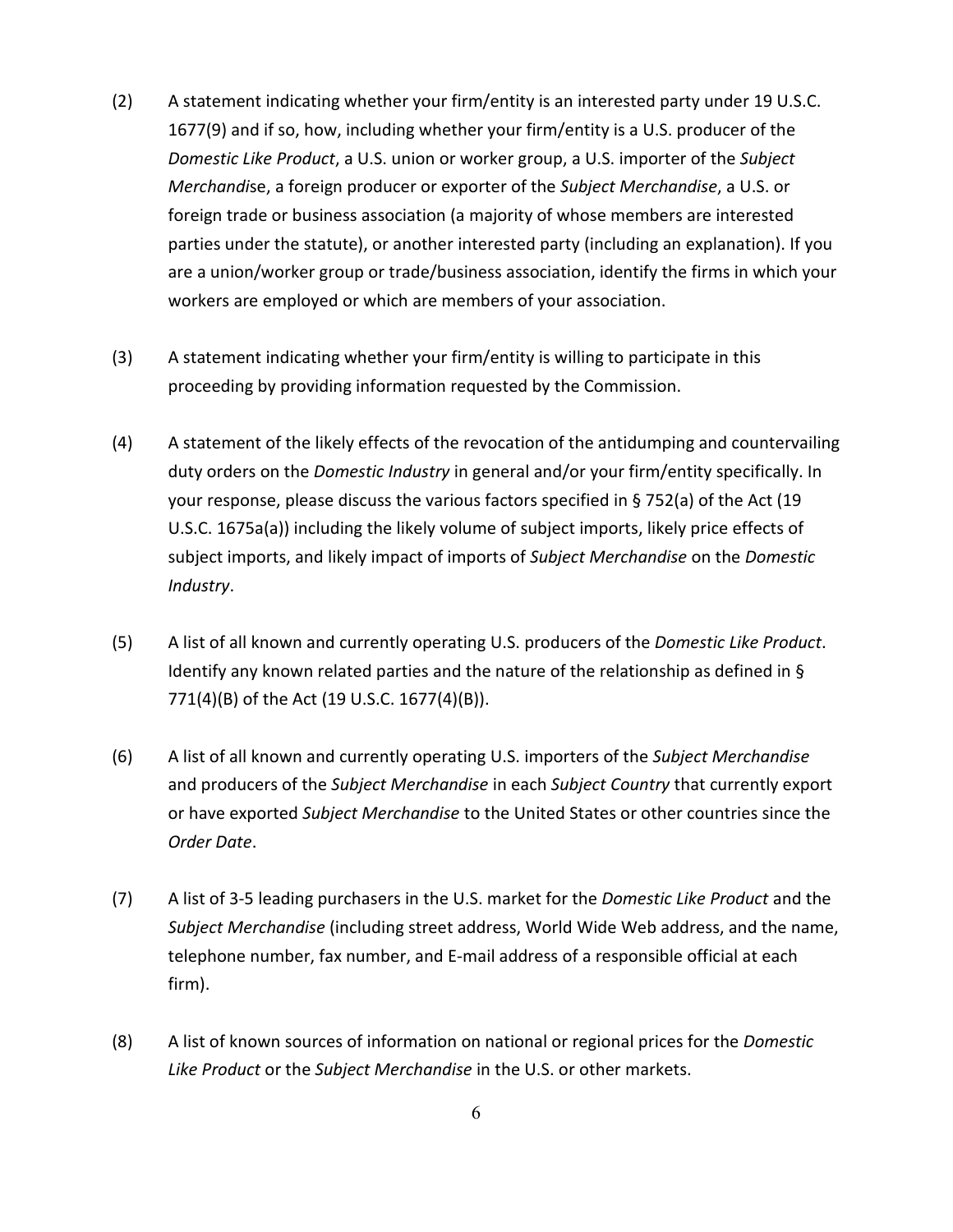- (9) If you are a U.S. producer of the *Domestic Like Product*, provide the following information on your firm's operations on that product during calendar year 2020, except as noted (report quantity data in short tons and value data in U.S. dollars, f.o.b. plant). If you are a union/worker group or trade/business association, provide the information, on an aggregate basis, for the firms in which your workers are employed/which are members of your association.
	- (a) Production (quantity) and, if known, an estimate of the percentage of total U.S. production of the *Domestic Like Product* accounted for by your firm's(s') production;
	- (b) Capacity (quantity) of your firm to produce the *Domestic Like Product* (that is, the level of production that your establishment(s) could reasonably have expected to attain during the year, assuming normal operating conditions (using equipment and machinery in place and ready to operate), normal operating levels (hours per week/weeks per year), time for downtime, maintenance, repair, and cleanup, and a typical or representative product mix);
	- (c) the quantity and value of U.S. commercial shipments of the *Domestic Like Product* produced in your U.S. plant(s);
	- (d) the quantity and value of U.S. internal consumption/company transfers of the *Domestic Like Product* produced in your U.S. plant(s); and
	- (e) the value of (i) net sales, (ii) cost of goods sold (COGS), (iii) gross profit, (iv) selling, general and administrative (SG&A) expenses, and (v) operating income of the *Domestic Like Product* produced in your U.S. plant(s) (include both U.S. and export commercial sales, internal consumption, and company transfers) for your most recently completed fiscal year (identify the date on which your fiscal year ends).
- (10) If you are a U.S. importer or a trade/business association of U.S. importers of the *Subject Merchandise* from any *Subject Country*, provide the following information on your firm's(s') operations on that product during calendar year 2020 (report quantity data in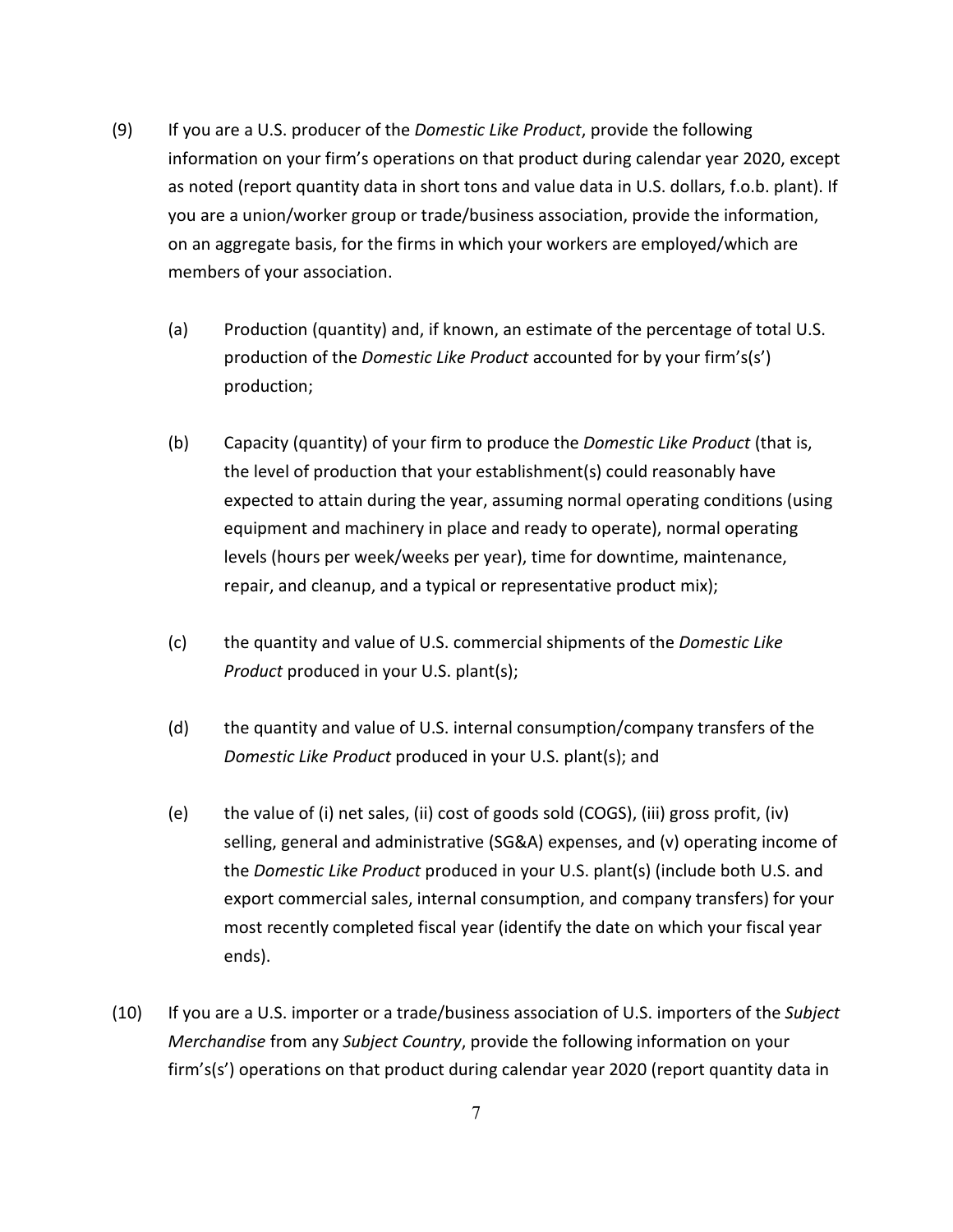short tons and value data in U.S. dollars). If you are a trade/business association, provide the information, on an aggregate basis, for the firms which are members of your association.

- (a) The quantity and value (landed, duty-paid but not including antidumping or countervailing duties) of U.S. imports and, if known, an estimate of the percentage of total U.S. imports of *Subject Merchandise* from each *Subject Country* accounted for by your firm's(s') imports;
- (b) the quantity and value (f.o.b. U.S. port, including antidumping and/or countervailing duties) of U.S. commercial shipments of *Subject Merchandise* imported from each *Subject Country*; and
- (c) the quantity and value (f.o.b. U.S. port, including antidumping and/or countervailing duties) of U.S. internal consumption/company transfers of *Subject Merchandise* imported from each *Subject Country*.
- (11) If you are a producer, an exporter, or a trade/business association of producers or exporters of the *Subject Merchandise* in any *Subject Country*, provide the following information on your firm's(s') operations on that product during calendar year 2020 (report quantity data in short tons and value data in U.S. dollars, landed and duty-paid at the U.S. port but not including antidumping or countervailing duties). If you are a trade/business association, provide the information, on an aggregate basis, for the firms which are members of your association.
	- (a) Production (quantity) and, if known, an estimate of the percentage of total production of *Subject Merchandise* in each *Subject Country* accounted for by your firm's(s') production;
	- (b) Capacity (quantity) of your firm(s) to produce the *Subject Merchandise* in each *Subject Country* (that is, the level of production that your establishment(s) could reasonably have expected to attain during the year, assuming normal operating conditions (using equipment and machinery in place and ready to operate), normal operating levels (hours per week/weeks per year), time for downtime,